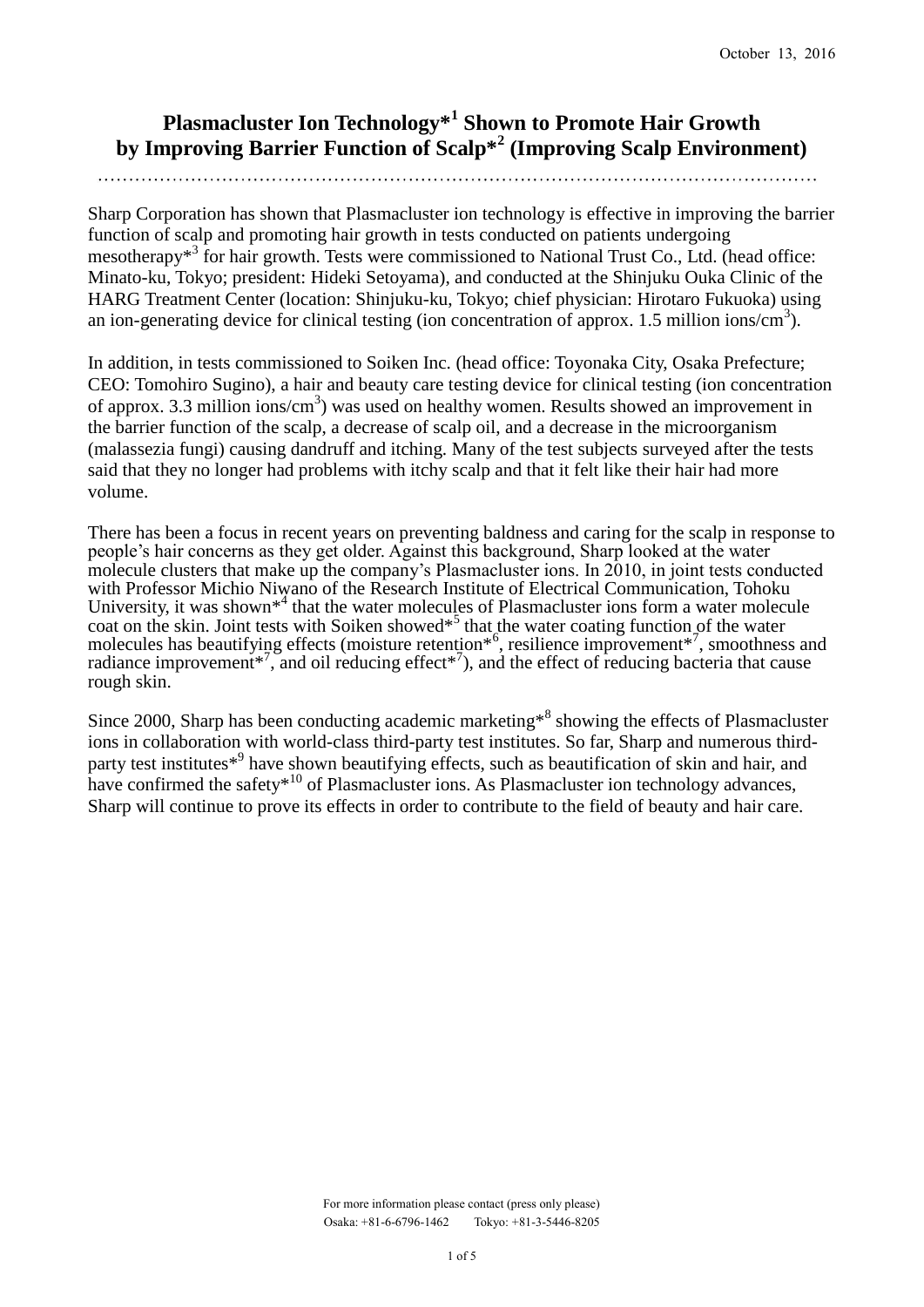### **Comment from Hideki Setoyama, President, National Trust Co., Ltd.**

The tests confirmed that patients undergoing mesotherapy for hair growth exposed to Plasmacluster ions showed a trend of reduced transpiration of moisture from the scalp, as well as a significant increase in the number of hairs that grew. It is thus very probable that Plasmacluster ion technology can help improve the scalp environment.

## **Comment from Tomohiro Sugino, CEO, Soiken Inc.**

In double-blind tests, Plasmacluster ion technology was found to improve scalp functions, and test subjects surveyed after the tests said that they no longer had problems with itchy scalp and that it felt like their hair had more volume. This shows that Plasmacluster ion technology constitutes effective treatment in the field of hair and beauty care. Plasmacluster ion technology thus holds promise for improving the scalp environment and helping provide customers with healthy, sanitary hair and beauty care.

- \*1 Plasmacluster is a registered trademark of Sharp Corporation.
- \*2 The function of retaining moisture in the scalp.
- \*3 A type of hair loss treatment.
- \*4 Announced on June 4, 2010.
- \*5 Announced on August 5, 2010.
- \*6 Announced on February 17, 2010.
- \*7 Announced on June 4, 2010.
- \*8 A marketing method in which a company collaborates with a leading research institute to gather and verify data on the effects of a certain technology, and then uses this data as the basis for commercialization of the technology.
- \*9 Current as of October 13, 2016.
- \*10 According to tests conducted by LSI Medience Corporation (inhalation toxicity test, eye and skin irritation/corrosion tests, teratogenicity test, and two-generation reproduction toxicity test).

#### ■ **Hair Growth Promotion Verification Test**

- Clinical testing institutes National Trust Co., Ltd. Shinjuku Ouka Clinic, HARG Treatment Center
- Test conditions
- Test subjects: Patients undergoing mesotherapy for hair growth (115 men and women in their 20s to  $70s$ )
- Assessment criteria: Number of hairs, amount of transpiration of moisture from the scalp
- Test period: Approx. 3 months
- Test method: To assess the number of hairs that grow in the same spot, a 2-centimeter round spot was shaved on the right and left sides of the subjects' heads, and a tattoo was painted in the center of each shaved spot. Using an iongenerating device for clinical testing, the shaved spot on the right side was exposed to ions (ion concentration of approx. 1.5 million ions/ $\rm \sin^3$ ) for approximately 20 minutes each day. Once a month, mesotherapy was performed on the shaved spots on the right and left sides. Each month, the number of hairs that grew in both the shaved spots (surface area of 160)  $mm<sup>2</sup>$ ) was counted.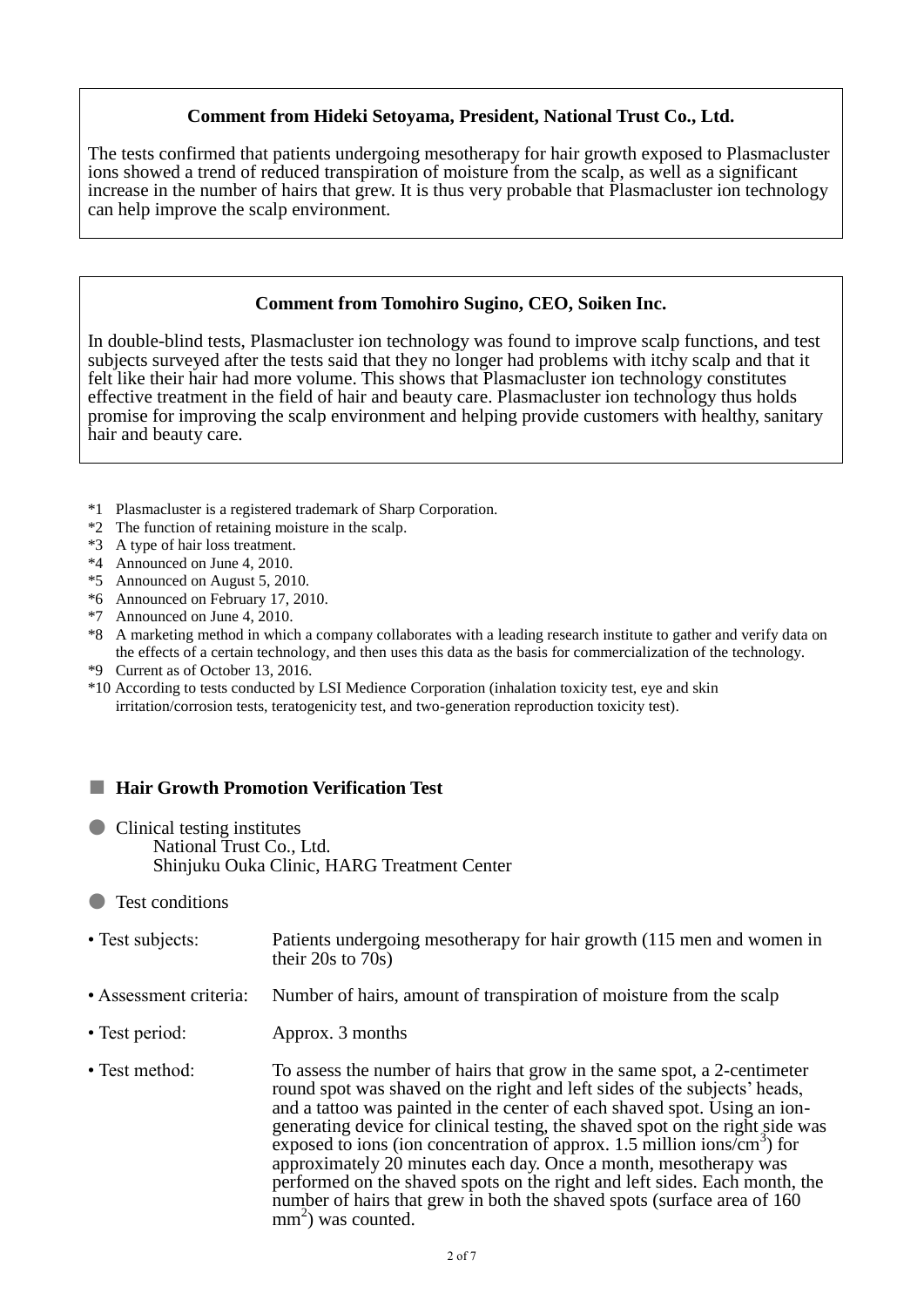

After three months, the number of hairs that grew on the shaved spots on the right side of the head, which were exposed to Plasmacluster ions, was found to be 2.5 times that of the shaved spots on the left side, showing a statistically significant increase $*$ <sup>11</sup>.



Photo 1: Clinical testing

| (Hair/160 mm <sup>2</sup> )<br>Average number of hairs |           |               |                |                |                       |  |  |
|--------------------------------------------------------|-----------|---------------|----------------|----------------|-----------------------|--|--|
|                                                        | Initially | After 1 month | After 2 months | After 3 months | Increase in number of |  |  |
|                                                        |           |               |                |                | hairs after 3 months  |  |  |
| Right side                                             | 224.0     | 233.3         | 232.1          | 244.9          | 20.9                  |  |  |
| (exposed to                                            |           |               |                |                |                       |  |  |
| ions)                                                  |           |               |                |                |                       |  |  |
| Left side (not                                         | 219.0     | 226.9         | 224.7          | 227.2          | 8.2                   |  |  |
| exposed to                                             |           |               |                |                |                       |  |  |
| ions)                                                  |           |               |                |                |                       |  |  |
| Right-left                                             | 5.0       | 6.4           | 7.4            | 17.7           |                       |  |  |
| difference                                             |           |               |                |                |                       |  |  |



# ■ **Scalp Environment Improvement Verification Test**

● Clinical testing institute Soiken Inc.

# ● Test conditions

- Test subjects: 59 healthy people (women aged 40 to 63)
- Assessment criteria: Amount of transpiration of moisture from scalp, amount of scalp oil, amount of malassezia fungi on the scalp, visual analogue scale  $(VAS)^{*12}$
- Test period: Approx. 3 months
- Test method: In a randomized, double-blind, parallel group, comparative study $*^{13}$ , two groups were exposed to airflow from a hair and beauty care testing device for clinical testing for 5 minutes a day for 12 continuous weeks. The test group of 29 people was exposed to airflow containing ions (concentration of 3.3 million ions/cm<sup>3</sup>) and the control group of 30 people was exposed to airflow containing no ions. The two groups were compared on the assessment criteria.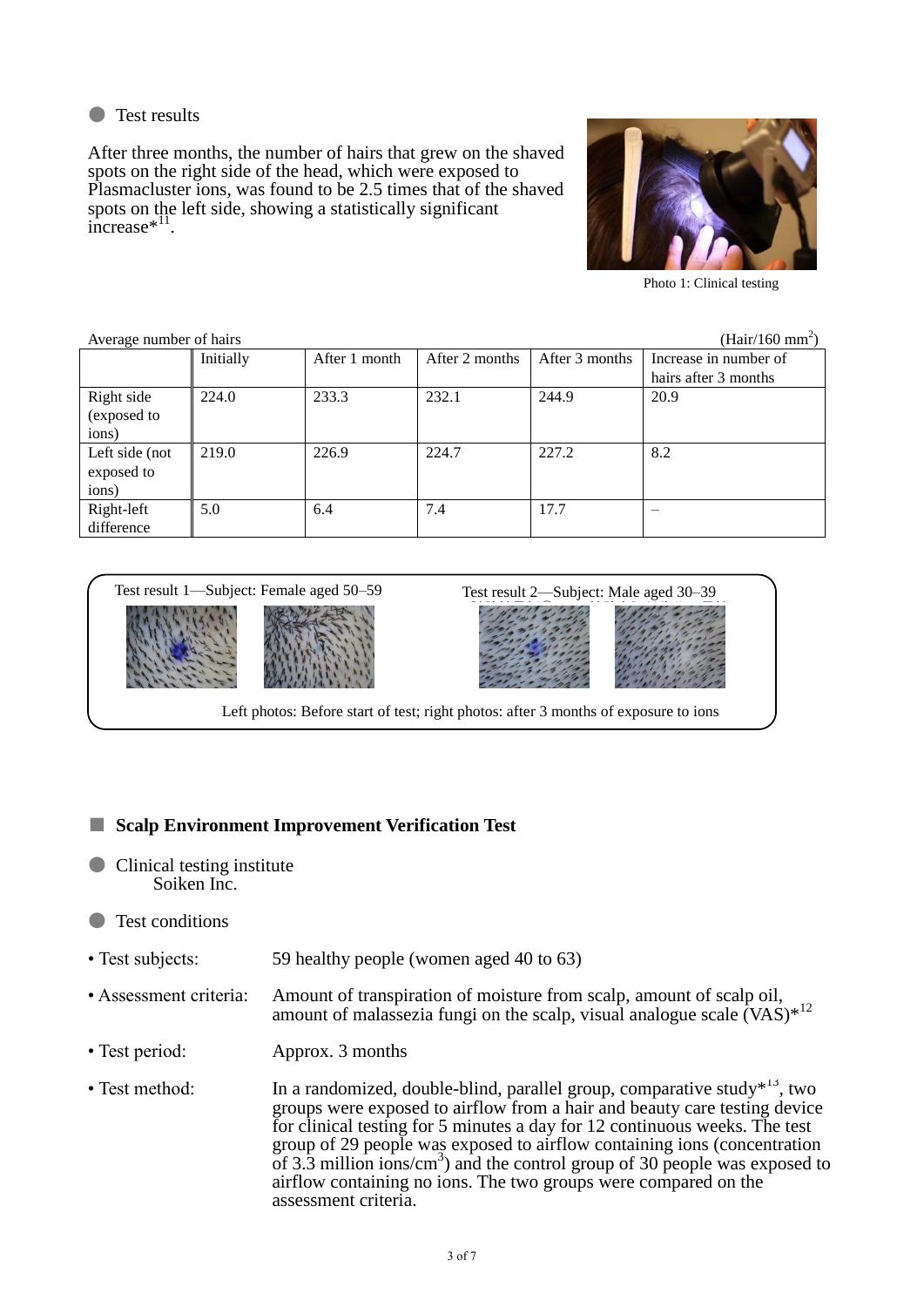

Photo 2: Using a hair and beauty care testing device for clinical testing



Photo 3: Measuring the scalp environment

#### ● Test results

Compared to the test subjects exposed only to airflow containing no ions, the test subjects exposed to airflow containing ions showed lower levels of transpiration of moisture from the scalp, scalp oil, and the microorganism (malassezia fungi) that causes dandruff and itching.

In response to a VAS questionnaire administered before and after the test, compared to the test subjects exposed only to airflow containing no ions, the test subjects exposed to airflow containing ions showed a positive trend in the difference in value<sup>\*14</sup> on questionnaire items for "increased hair volume," "dandruff concerns," "scalp itchiness concerns," "gray hair concerns," "scalp odor concerns," "and hair part concerns." Likewise, on the questionnaire item "hair-loss concerns," test subjects exposed to ions showed a positive trend in the difference in responses before and after the test $*^{14}$ .



Chart 1: Comparison of transpiration of moisture from scalp (scalp barrier function)



- \*11 Test results confirmed a statistically significant p-value of 0.05 or less.
- \*12 Visual analogue scale (VAS): A measurement of how the test subjects feel about the test (subjective measurement).
- \*13 Randomized, double-blind, parallel group, comparative study: Test subjects and evaluators take the test without being told whether the airflow contains ions. This clinical testing method eliminates bias between test subjects and evaluators and allows for the objective discovery of the effect of the intervention.
- \*14 Although the test results did not reach the statistically significant p-value of 0.05 or less, they reached a p-value of less than 0.20 or less, enough to confirm a positive trend for these questionnaire items.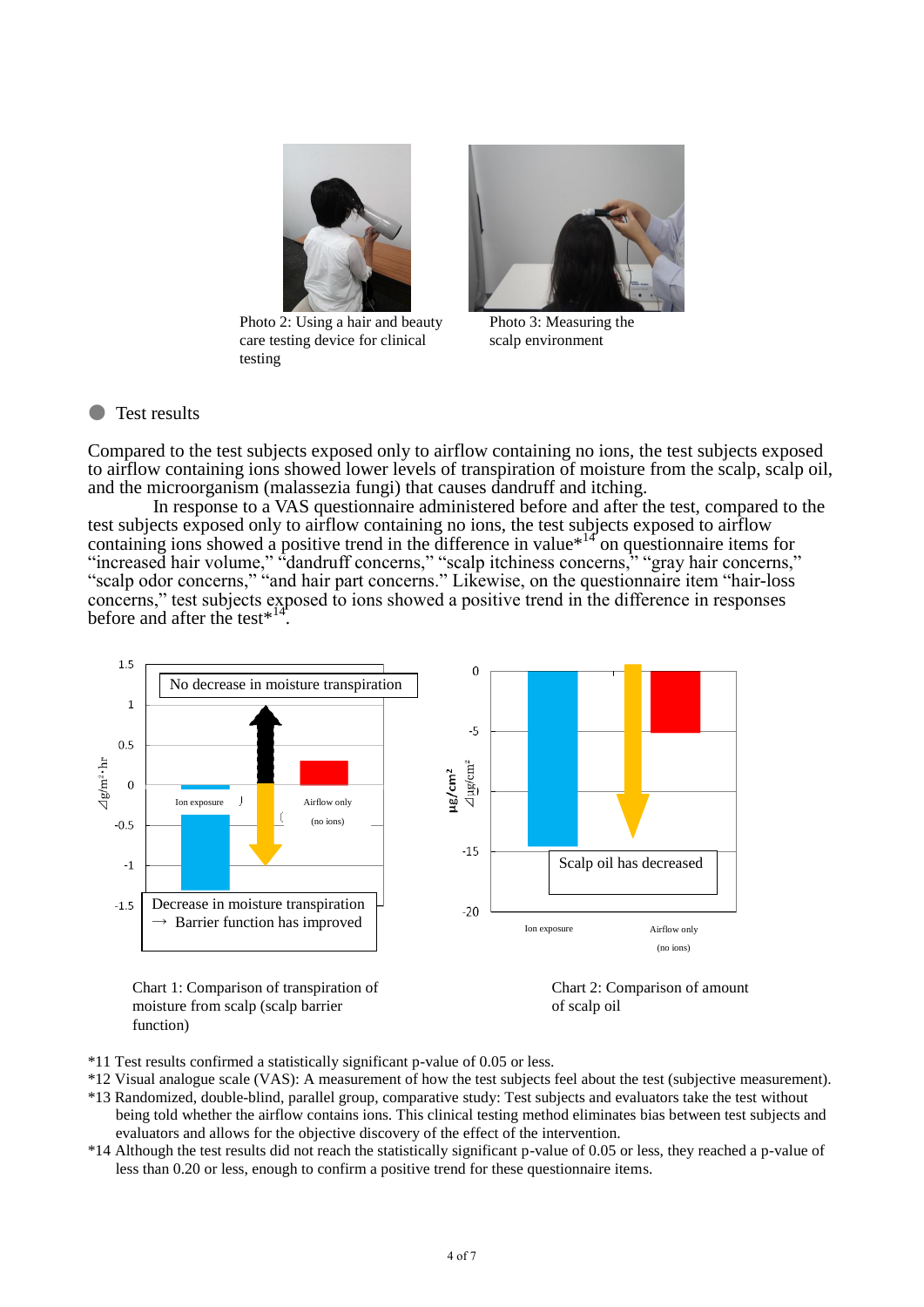#### ■ **National Trust Co., Ltd.**

Established in 1998. Started Japan's first financial scheme for the liquidation of compensation and receivables in the medical care field. Its main areas of business are management support for healthcare organizations, management turnaround of facilities, new business startup, and business succession.

#### ■ **Shinjuku Ouka Clinic, HARG Treatment Center**

Opened in 2012 as the Ouka Clinic, Oukaikai Medical Corporation. Specializes in HARG<sup>\*15</sup> (hair regenerative therapy) treatment, while instructing clinics around Japan in HARG treatment.

\*15 HARG: A regenerative method in which AAPE (Advanced Adipose-Derived Stem Cell Protein Extract), which includes more than 150 types of growth factors and extracted from stem cells (the starting point of all cells in the human body) is injected directly into the scalp to restore hair growth functions.

### ■ Soiken Inc.

Established in 2007. Conducts clinical evaluation tests for foods and equipment using in-housedeveloped biomarkers and evaluation systems, provides pharmaceutical marketing support, and carries out specific health guidance.

### ■**About Plasmacluster Technology**

In Sharp's proprietary air purification technology, positively charged hydrogen ions  $(H^+(H_2O)_n)$ and negatively charged oxygen ions  $(O_2 \ H_2O)_{m}$  are discharged simultaneously. These positive and negative ions instantaneously bond on the surface of airborne substances such as bacteria, fungi, viruses, and allergens, becoming highly reactive OH radicals (hydroxyl radicals) that break down the proteins on the surface of these bacteria and other substances. By chemical reaction, the OH radicals work to suppress the activity of those substances.



# **How Plasmacluster Ions Are Generated**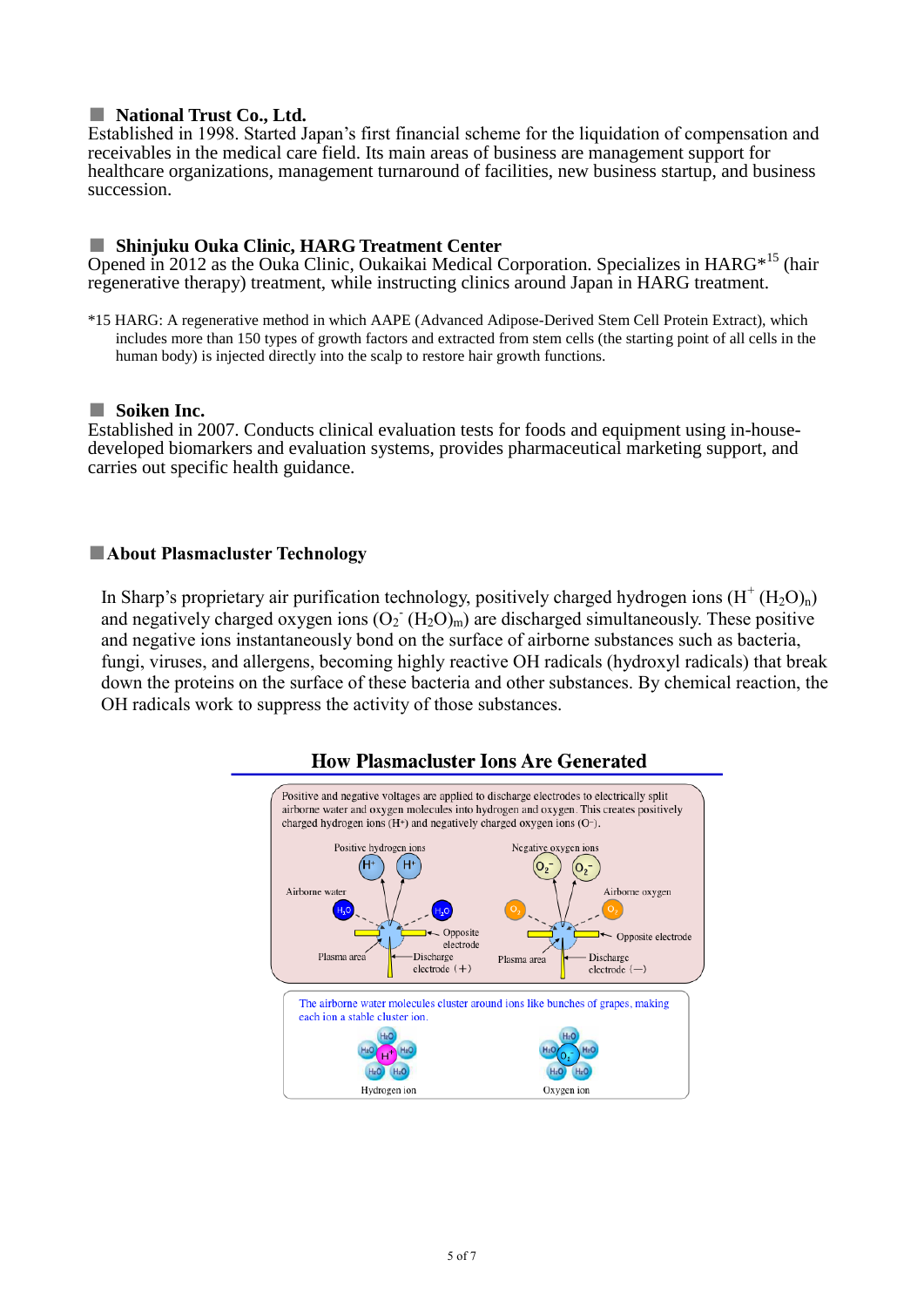# **How a water molecule coat is formed with Plasmacluster ions**



Skin surface (stratum corneum) dries out Skin surface (stratum corneum) retains its moisture

• Test institute: Research Institute of Electrical Communication, Tohoku University

#### **28 Research Institutes That Provided Data for Sharp's Academic Marketing**

| Target                                | Testing and Verification Organization                                                                                               | Country |
|---------------------------------------|-------------------------------------------------------------------------------------------------------------------------------------|---------|
| Efficacy proven in<br>clinical trials | Graduate School of Medicine, University of Tokyo / Public Health Research<br>Foundation                                             |         |
|                                       | Faculty of Science and Engineering, Chuo University / Clinical Research<br>Support Center, University Hospital, University of Tokyo |         |
|                                       | Animal Clinical Research Foundation                                                                                                 | Japan   |
|                                       | Soiken Inc.                                                                                                                         | Japan   |
|                                       | School of Bioscience and Biotechnology, Tokyo University of Technology                                                              | Japan   |
|                                       | National Trust Co., Ltd. / HARG Treatment Center                                                                                    | Japan   |
|                                       | National Center of Tuberculosis and Lung Diseases                                                                                   | Georgia |
|                                       | Kitasato Research Center of Environmental Sciences                                                                                  | Japan   |
|                                       | Seoul National University                                                                                                           | Korea   |
|                                       | Shanghai Municipal Center for Disease Control and Prevention                                                                        | China   |
|                                       | Kitasato Institute Medical Center Hospital                                                                                          | Japan   |
| <b>Viruses</b>                        | Retroscreen Virology, Ltd.                                                                                                          | UK      |
|                                       | Shokukanken Inc.                                                                                                                    |         |
|                                       | University of Indonesia                                                                                                             |         |
|                                       | Hanoi College of Technology, Vietnam National University                                                                            |         |
|                                       | Institut Pasteur, Ho Chi Minh City                                                                                                  | Vietnam |
|                                       | Graduate School of Advanced Sciences of Matter, Hiroshima University                                                                | Japan   |
| Allergens                             | Department of Biochemistry and Molecular Pathology, Graduate School of<br>Medicine, Osaka City University                           | Japan   |
|                                       | Ishikawa Health Service Association                                                                                                 |         |
| Fungi                                 | University of Lübeck                                                                                                                | Germany |